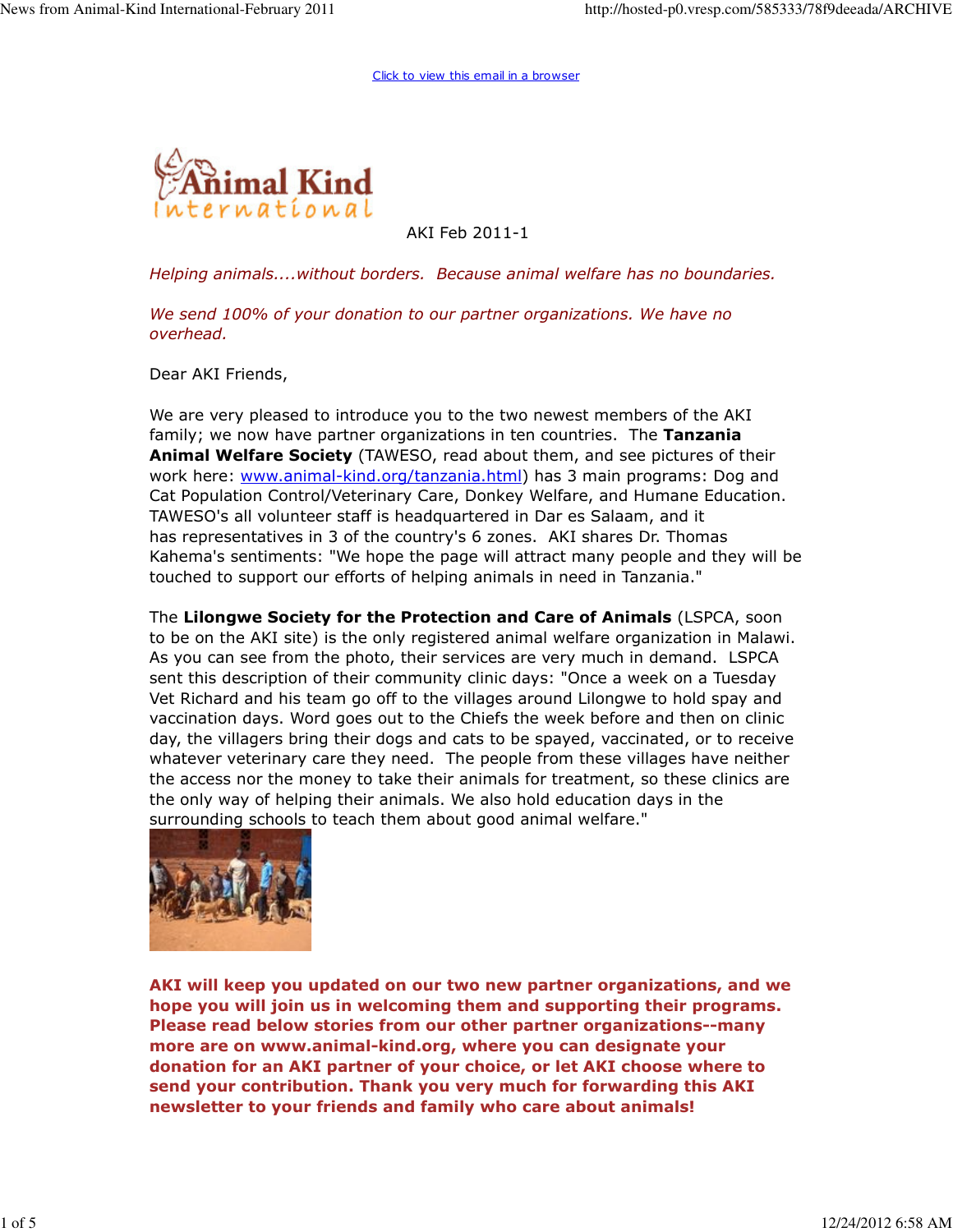# GHANA SOCIETY FOR THE PROTECTION & CARE OF ANIMALS

We not only start 2011 with two new partner organizations, but also with a revitalized Ghana Society for the Protection & Care of Animals. This photo shows David Nyoagbe, GSPCA president, donating 4 copies of The



Unlikely Burden (a WSPA publication) to a school library. (Pictured are David in glasses with school administrators, Joseph Mavufatsi-Winston, Catherine Apreku, and Jacqueline Dodzi-behind Winston). With support from AKI, Ghana SPCA intends to once again have a strong humane education program for school children to help ensure Ghana's youth learn about kindness to animals and become adults who care about animals.

### UGANDA SOCIETY FOR THE PROTECTION & CARE OF ANIMALS

Because an AKI supporter designated his donation to **Uganda SPCA** for community spay/neuter, USPCA had the dogs at this orphanage in Entebbe (home



to 40 children, **from babies to young adults**) sterilized. The photo shows 2 of the males who were castrated; 2 other males and 4 females were also sterilized, and USPCA still has funds left over from AKI's generous donor to s/n additional pets of low/no income families. **AKI donors can really** make a difference for dogs and cats in poor countries, where there are so few people who are able to donate, and even when there are willing and able volunteers--as there are in all AKI partner organizations--funds severely limit what they can achieve.

During my January 2011 trip to Uganda, I was able to see another way in which AKI donors have had a direct impact on the lives of animals in poor countries. The USPCA Haven's kennels needed repairs, and AKI donations that I brought with me were put to use right away to get the kennels back into good condition. Also, as many of you know, an AKI donor's monthly contribution supports the salary of one of the Haven's caretakers, Mary (in the photo, wearing a pink dress) -because of Mary, each dog and cat gets personal care each and every day.



HELPING HANDS FOR HOUNDS OF HONDURAS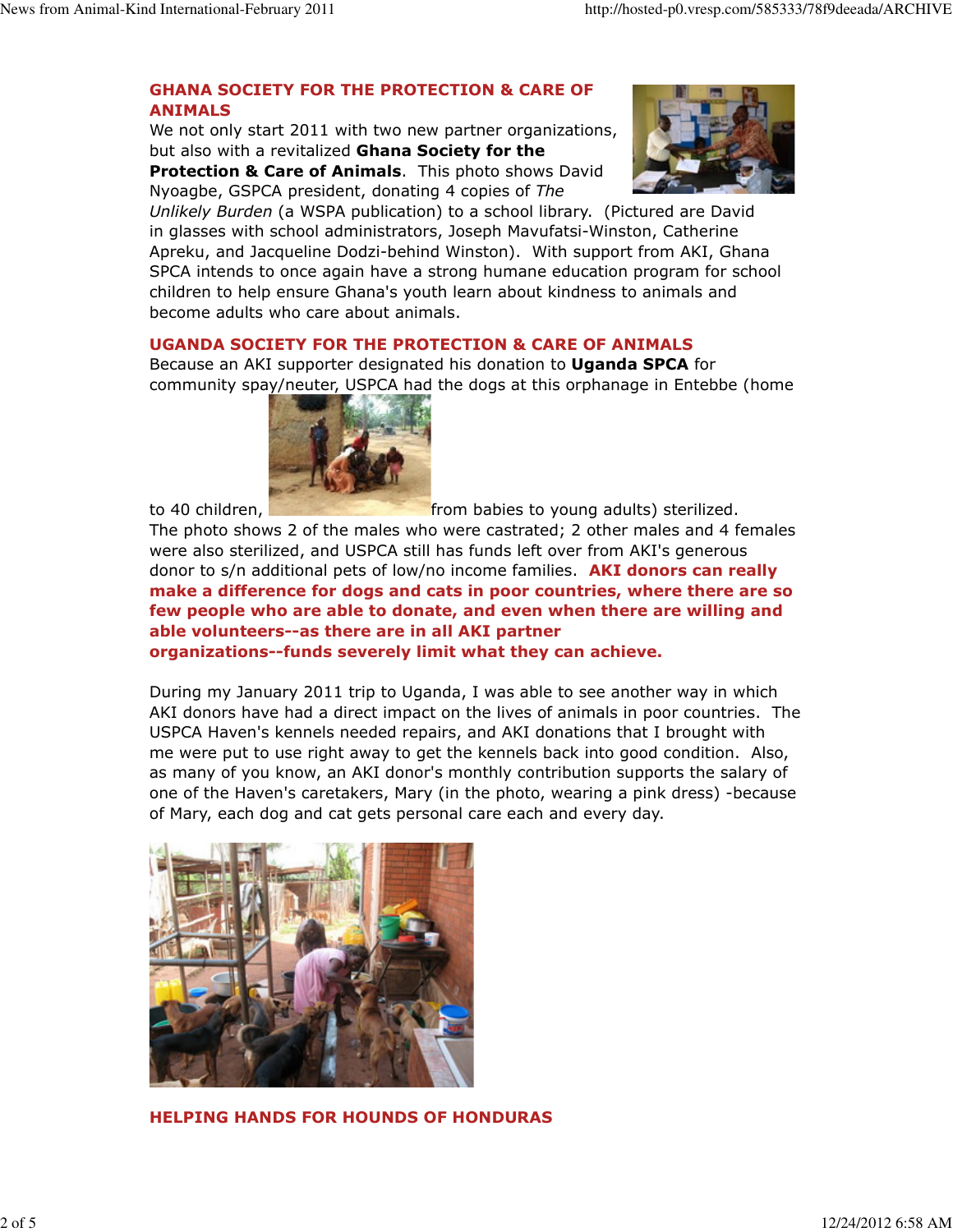Our partner organization, **Helping Hands for Hounds of Honduras**, got some exciting news to start 2011 with. Author Guillermo Yuscaran is so impressed with Pilar's work, he wrote this book about her: Pilar Thorn, A Dog's Best Friend. Donations to AKI will help Pilar to continue to help dogs and cats of Honduras, like Pecos, about whom Pilar sent us this news:



"I rescued Pecos on Dec 11 with help from Pat Stone of Voice for Pets [thank you Pat for helping Pilar!]. He had been hit by a car and was left to die by the side of a freeway. I was called by someone who saw the hit and run, and Pat and I searched through the brush, in the dark, with cars and trucks whizzing by, and finally found Pecos. Pecos is now able to walk and he's putting on weight. He is young, playful and talks with a whiney voice. He has freckles and looks like he has some Dalmatian in him. Pecas are freckles in Spanish so his name is Pecos Bill."

Those of you who read about Pilar in Ben Swan's article in the Santa Fe New Mexican (you can find it here http://www.santafenewmexican.com/Scoop/Animal-advocate), know that Pilar truly is the best friend of Honduras's dogs and cats.

# Save the Animals-Armenia

Save the Animals-Armenia told AKI a very heartwarming rescue story that we want to share (and you can read more like this one at http://www.animal-kind.org

/armeniasavetheanimals.html): A male pitbull named Ray and his owner Armine were out walking in Yerevan one day, and they came across a closed box in the street next to the



garbage. "Ray didn't want to go away from that box. Armine was trying to take him away, because she thought he wants to smell the garbage. Suddenly she realized that was not garbage that kept Ray, but in the box were 6 very little puppies, half dead. And Ray didn't go away until Armine took that box with them. She took puppies home and the most amazing thing was that Ray was taking care of them like a mother. He was even crying, when Armine was trying to keep them in the box. During 10 days Save the Animals-Armenia found loving homes for all of them (except one, who died unfortunately)." Your donations to AKI help Save the Animals to continue their work. SA-Armenia has the only animal shelter in Armenia, and operates through a network of volunteers who help rescue cats and dogs like these poor puppies.

#### **NAMIBIA RURAL SPCAs**

Through Erika in Namibia, who distributes AKI donations to needy **rural SPCAs in Namibia**, we received this news from Walvis Bay SPCA about the pit bulls AKI previously reported on (http://www.animal-kind.org/nambiaadvocate.html): "WE HAD A LOT OF RAIN THE LAST 3 DAYS, NOT GOOD FOR WALVIS BAY. THE SPCA ALSO FLOODED ,OUR ELECTRICITY WENT OUT AND THE ALARM BROKE. WE HAD TO PUT A GUARD IN FRONT OF THE SPCA ON SATURDAY AND SUNDAY BECAUSE THEY COULD ONLY GET THE ALARM ON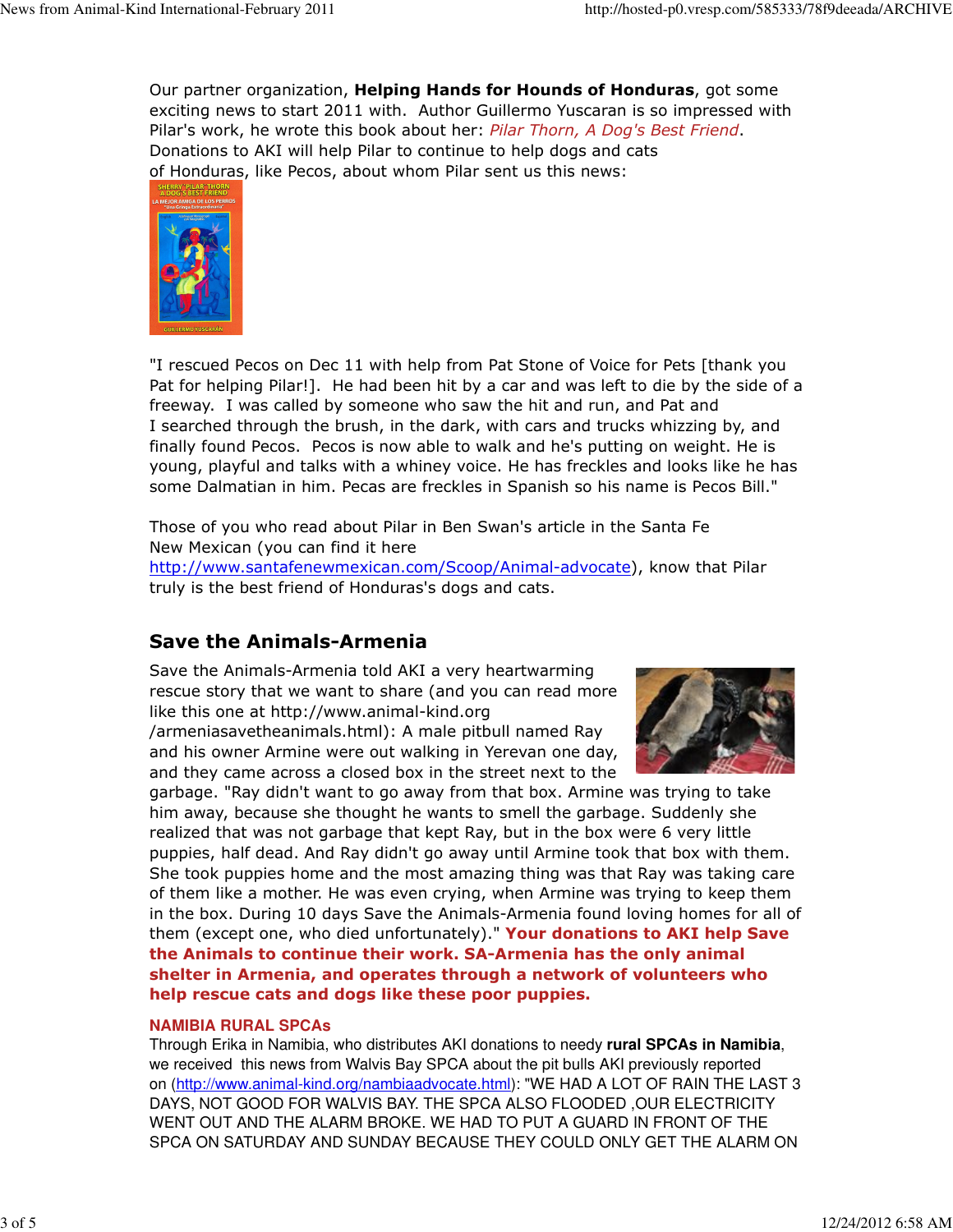TODAY , EVERYTHING WAS TOO WET. THE GUARD IS THERE TO PROTECT OUR PITBULLS. THE OWNER WAS ARRESTED, LANDED IN COURT, HAD TO PAY 500 00 BAIL IN DECEMBER. HE HAD TO REAPPEAR IN COURT ON THE 19TH JANUARY AND PLEADED NOT GUILTY. NOW WE ARE WAITING FOR THE NEXT COURT DATE BUT WE ARE IN THE MEANTIME BUSY WITH A LETTER FOR THE STATE PROSECUTOR TO SURRENDER THE ANIMALS TO US WHICH THE POLICE IS GOING TO TAKE TO HER."

**These rural SPCAs scattered throughout Namibia have very few options for fundraising--often the SPCA boards use their own money to support the functions of the SPCA. With AKI support, the rural SPCAs have been able to provide additional care for Namibia's dogs and cats--like these pitbulls rescued from dog fighters.** 

# Kingston Community Animal Welfare

From Deborah in Jamaica, with Kingston Community Animal Welfare, AKI received this note about how she spent the most recent disbursement of AKI funds:"I found some dogs in a yard I stumbled upon in central Kingston. Just a horribe horrible situation. There are 22 dogs plus 5 pups, they were starving and in need of care. An old lady lives there, she is 92! And says she cooks for them everyday



- 1 pot of food for 22 dogs. I've been looking after them for the last month and a half now. They look much better. Bathed one with terribe mange. Gave me hell and took me an hour! Totally wild. She looks good now. Mange gone. I go 3 times a week--thanks to AKI, I have been able to help this old lady care for them."

### Bosnia Animal Foundation

Our partner organization, **Bosnia Animal Foundation**, is already busy with preparations for their April 2011 trip to Bosnia. During that trip, among the activities BAF is planning is to "sterilize as many dogs as possible in the area around Orasje. We hope to get more control over the number of stray dogs in the neighborhood of the Orasje shelter. Hoping the number of puppies dumped at the fence of the shelter will decrease. An extensive PR campaign will start as soon as possible to invite owners of dogs and cats and animal lovers to bring us stray dogs and cats, so that they can be sterilized. Sterilizations are of course for free. Besides the sterilizations another job has to be done: We start to implement a system that will help drain the grounds of the shelter, because the dogs are regularly up to their armpit in the mud. There is already a plan, in great detail discussed with the experts. We are glad there are a lot of volunteers to do the construction job. Other jobs that need to be done: installing water facilities at the other side of the shelter, extension of the electricity, maintenance of the animal shelters and demolishing of the not used kennels are on the program. Let's see which jobs can be done!" With the support of AKI donors—we hope BAF can get all these jobs done! Already since BAF started, they have sterilized 1300-1500 dogs!!

# Thank you to all AKI Friends!

Once again, AKI thanks all of our supporters, and we hope you will help us make 2011 as successful as 2010 was. Please join us in supporting AKI partner organizations so they can improve the lives of animals, and can continue to be models for others--our partner organizations can only do this with your help. Please check our website, where you can keep updated on AKI and our partner